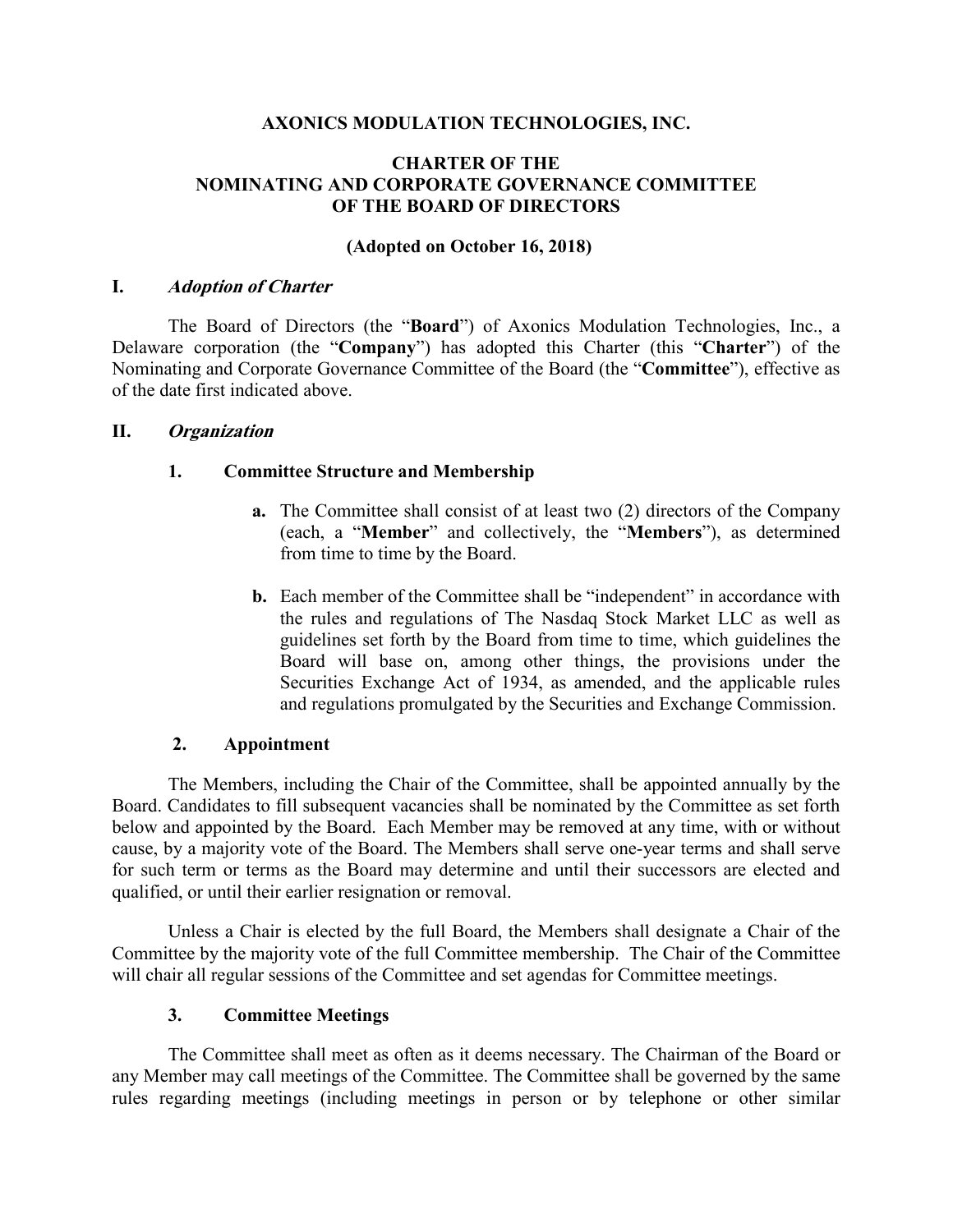communications equipment), action without meetings, notice, waiver of notice, and quorum and voting requirements as are applicable to the Board.

The Committee may request any officer or employee of the Company, the Company's outside counsel or independent auditor to attend a meeting of the Committee or to meet with any Members of or consultants to the Committee. The Committee may also exclude from its meetings any persons it deems appropriate in order to carry out its responsibilities.

# **4. Resources and Authority**

The Committee shall have the resources and authority appropriate to discharge its duties and responsibilities, including the authority to select, retain, terminate and approve the fees and other retention terms of special counsel or other experts or consultants, as it deems appropriate, without having to seek the approval of the Board. The Committee shall have authority to elect, retain, terminate and approve the fees and other retention terms of consultants or search firms used to identify director candidates and to assist in the evaluation of director performance.

The Committee shall have the authority to conduct or authorize investigations into any matter within the scope of its responsibilities as it shall deem appropriate, including the authority to request any officer, employee or advisor of the Company to meet with the Committee or any advisors engaged by the Committee.

# **5. Reports to the Board**

The Committee shall take written minutes of its meetings and activities and submit such minutes to the recording secretary of the Company for filing. The Chair of the Committee shall report to the Board following meetings of the Committee and as otherwise requested by the Chairman of the Board.

### **III. Purpose**

The Committee is appointed by the Board for the purposes of:

- **1.** developing and recommending criteria to the Board for selecting new directors;
- **2.** identifying, reviewing, evaluating and recommending to the Board individuals qualified to become Board members and members of the Committee consistent with criteria approved by the Board;
- **3.** evaluating, nominating and recommending individuals for membership on the Board and evaluating nominations by stockholders of candidates for election to the Board;
- **4.** receiving communications from stockholders directed to the Board, including stockholder proposals regarding director nominees to the Board;
- **5.** reviewing and recommending to the Board corporate governance principles and applicable compliance mechanisms;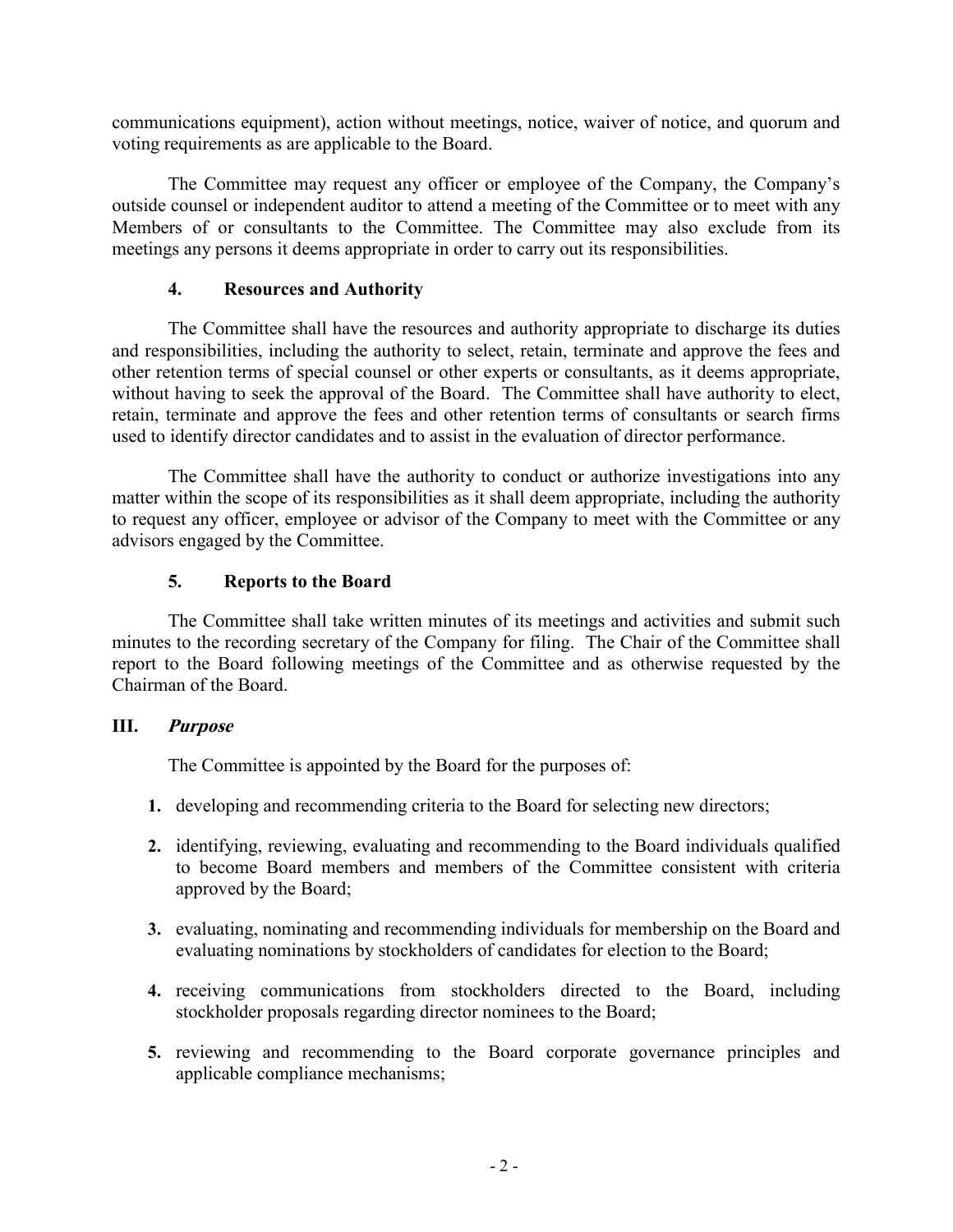- **6.** overseeing evaluations of the Board, individual Board members and the committees of the Board; and
- **7.** performing such other activities consistent with this Charter, the Certificate of Incorporation, as may be amended from time to time, the Bylaws, as may be amended from time to time, and governing law, as the Committee deems appropriate or necessary or as delegated to the Committee by the Board.

# **IV. Function and Responsibilities**

To fulfill its purpose and responsibilities, the Committee's functions will include the following with respect to the Company:

- **1.** Review the size and composition of the Board.
- **2.** Identify individuals believed to be qualified to become Board members, consistent with the corporate governance principles of the Company and any other factors deemed appropriate, and consider and recommend to the Board nominees for election as directors, including nominees recommended by members of the Board and stockholders of the Company, and consider the performance of incumbent directors whose terms are expiring in determining whether to nominate them to stand for reelection at the next annual meeting of the stockholders.
- **3.** In the event of a vacancy on the Board or any committee of the Board (including a vacancy created by an increase in the size of the Board or any committee of the Board), identify individuals qualified to fill such vacancy, consistent with any criterion set forth in the Company's corporate governance principles from time to time, as well as any other factors it deems appropriate.
- **4.** Establish procedures for, and administer periodic performance evaluations of the Board as deemed appropriate.
- **5.** Review periodically the composition, structure and function of the committees of the Board and recommend, as appropriate, changes in the number, function or membership of such committees.
- **6.** Review and recommend to the Board from time to time corporate governance principles applicable to the Company.
- **7.** Perform any other activities consistent with this Charter, the Certificate of Incorporation, as may be amended from time to time, the Bylaws, as may be amended from time to time, and governing law, as the Committee deems appropriate or necessary or as delegated to the Committee by the Board.

Notwithstanding the foregoing, and subject to the rules and regulations of NASDAQ, Committee oversight of director nominations shall not apply in cases where the right to nominate a director legally belongs to a third party.